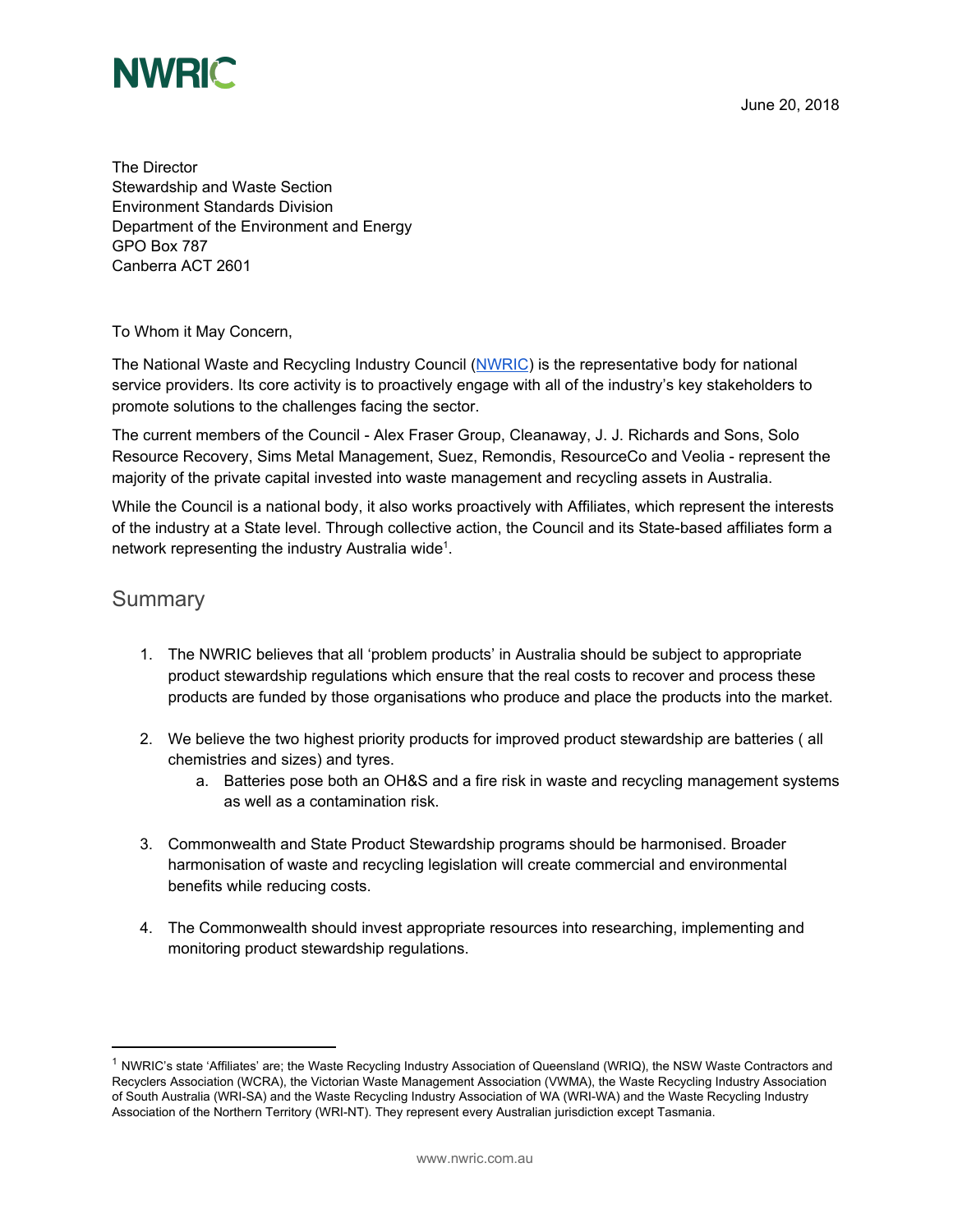

# Product Stewardship Review - NWRIC Submission

The NWRIC believes that all 'problem products'<sup>2</sup> in Australia should be subject to appropriate regulations that ensure the full lifecycle costs including high quality collection and recycling are adequately funded by the organisations who produce and place these products on to the market.

For example, the cost of high quality e-waste recovery (including OH&S systems, insurance and ancillary costs) is in the order of \$0.70 to \$1 per kilogram. We estimate that professional quality recycling of tyres cost approximately \$5 per equivalent passenger unit (EPU).

In regard to the terms of reference, we note the following.

#### *1. The extent to which the objects of the Act are being met and whether they remain appropriate.*

Currently the objects of the Act focus on reducing hazardous substances and reducing environment impact.

The Act should be extended to include;

- Protecting workers in the waste and recycling sector from harm through the separation of hazardous products (for example; paint, pesticides, aerosol cans, flame retardant materials, pesticides, solvents etc.).
- Reducing the risk of fires (from batteries, aerosol cans, solvents and fuels) plus illegal dumping (particularly for tyres).
- Creating jobs and economic value by recovering resources and improving the quality of recycled material Australia produces for use locally and overseas.
	- In the wake of new export standards (under the "Chinese National Sword") effective product stewardship will reduce contamination in household and commercial recycling.

### *2a. The effectiveness of the accreditation of voluntary product stewardship schemes and,*

The NWRIC believes that all 'problem products' in Australia should be subject to appropriate regulations which cover the lifecycle cost necessary for high quality recycling infrastructure and collection systems.

This would include either mandatory or co-regulatory regulations under the *Product Stewardship Act 2011*, or where appropriate a separate act, such as the *Product Stewardship (Oil) Act 2000.* The NWRIC does not believe that voluntary schemes achieve the objects of the Act effectively. Nor do they provide a level playing field or commercial certainty for all stakeholders involved to invest in solutions that will minimise the environmental and human harm of products throughout their lifecycle including professional quality recycling systems at end of a product life.

 $2$  Where problem products are those identified on the current and previous priority product list(s).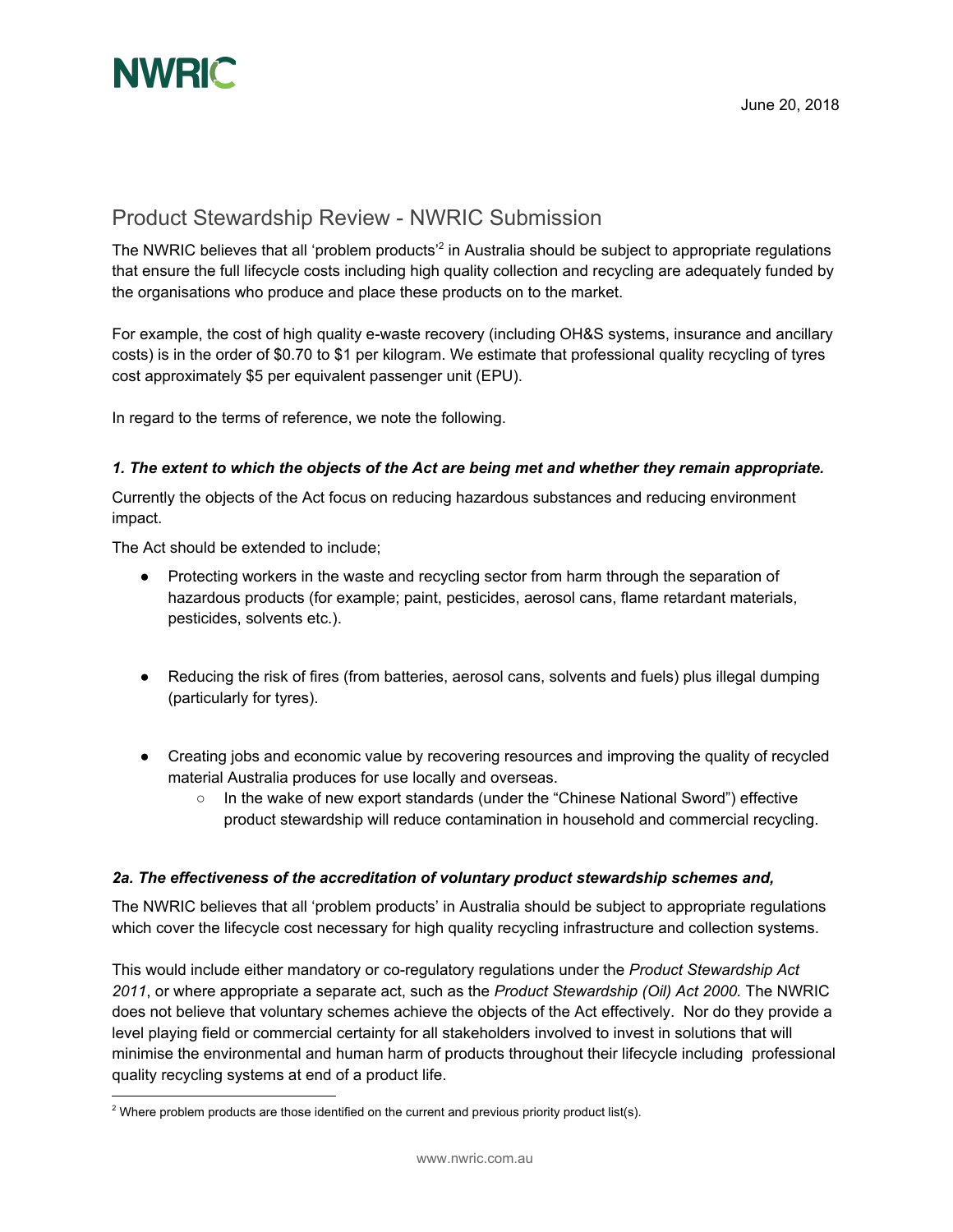

#### *2b. The Minister's annual product list in supporting product stewardship outcomes.*

We believe the Minister's current and previous lists identify the key products in need of product stewardship programs. We support product stewardship regulations for the following identified priority items;

- Batteries,
- Photovoltaic systems,
- Plastic oil containers,
- Waste architectural and decorative paint,
- End-of-life batteries (of all weights),
- Packaging, and
- End-of-life air conditioners with small gas charges.

The NWRIC submits other priority products should be;

- Tyres,
- PFOS/PFAS containing materials,
- Aerosol cans,
- Light globes,
- End of life white goods, and
- Whole cars.

While there are a significant number of items on this list, we believe the two items which are the highest priority requiring product stewardship regulations are batteries and tyres.

- When compacted or pierced, lithium ion batteries can self-combust. We believe this process has been the cause of waste fires. In order to reduce this significant risk, batteries of all weights and chemistries need to be removed from the waste stream and seperated for appropriate processing.
- We believe that a significant number of end-of-life tyres are still being dumped or disposed of in an unsafe manner, including export to Asia where they are processed in substandard conditions.
	- The cost of recycling a tyre is marginal compared to its sale price. We estimate the cost of high quality tyre recycling to be \$5 per equivalent passenger unit.
	- When dumped in the environment tyres are a fire hazard.

#### *3. The operation and scope of the NTCRS*

We submit the following suggestions;

- 1. The definition of e-waste should be extended to include all products with a cord/and or a battery.
- 2. There needs to be greater clarity around the role of local government and retailers in the scheme as collectors.